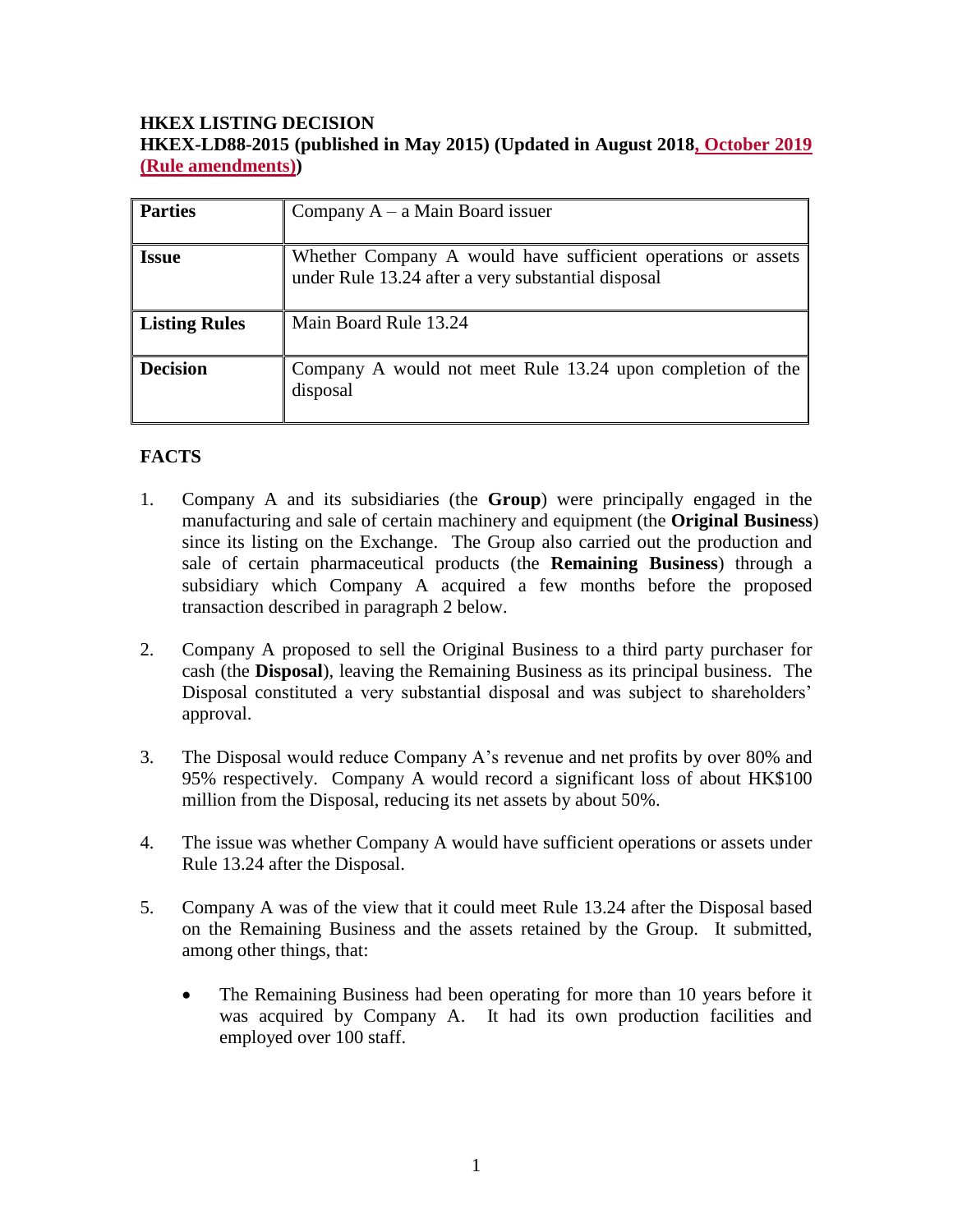- It owned a number of trademarks and licenses for its products, and had recently obtained the good manufacturing practice (GMP) accreditation. It was also developing new products and taking steps to expand its sale network.
- For the latest financial year, the Remaining Business recorded revenue of over HK\$50 million and net profits of about HK\$0.4 million. Its net assets amounted to about HK\$50 million.
- The Group would have pro forma tangible assets of about HK\$400 million upon completion of the Disposal, of which about 40% were related to the Remaining Business. The other assets were mainly cash balances, including the proceeds from the Disposal.
- 6. Company A also argued that the remaining Group would be able to meet Rule 13.24, compared to a number of issuers with lesser revenue, profit and/or assets whose shares were allowed to continue to trade on the Exchange.

# **APPLICABLE LISTING RULES**

7. Rule 13.24 states that:

*"An issuer shall carry out, directly or indirectly, a sufficient level of operations or have tangible assets of sufficient value and/or intangible assets for which a sufficient potential value can be demonstrated to the Exchange to warrant the continued listing of the issuer's securities."*

8. Rule 6.01 states that:

*"Listing is always granted subject to the condition that where the Exchange considers it necessary for the protection of the investor or the maintenance of an orderly market, it may at any time direct a trading halt or suspend dealings in any securities or cancel the listing of any securities in such circumstances and subject to such conditions as it thinks fit, whether requested by the issuer or not. The Exchange may also do so where:—*

*…*

*(3) the Exchange considers that the issuer does not have a sufficient level of operations or sufficient assets to warrant the continued listing of the issuer's securities (see* [rule 13.24](http://en-rules.hkex.com.hk/en/display/display.html?rbid=4476&element_id=2518)*)…"* (Updated in August 2018)

(Rules 6.01(3) and 13.24 were amended on 1 October 2019. See Note 1 below.)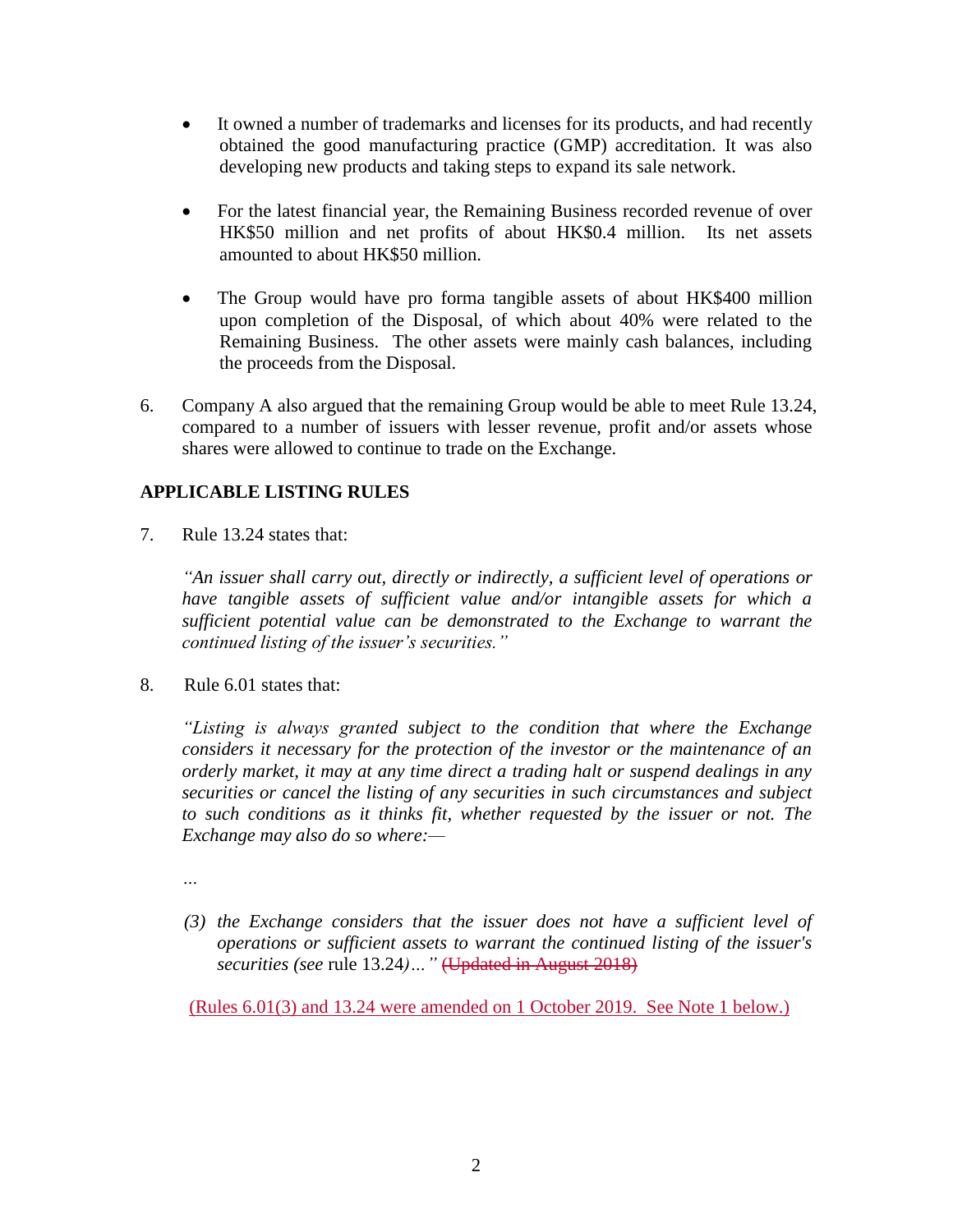#### 9. Rule 6.04 states that:

*"… The continuation of a suspension for a prolonged period without the issuer taking adequate action to obtain restoration of listing may lead to the Exchange cancelling the listing"*

- 10. Listing Decision (LD35-2012) describes the purpose behind Rule 13.24 and provides guidance on the application of Rule 13.24:
	- Rule 13.24 is intended to maintain overall market quality. Issuers that fail to meet this Rule are "blue sky companies" where public investors have no information about their business plans and prospects. This leaves much room for the market to speculate on their possible acquisitions in the future. To allow these issuers' shares to continue to trade and list may have an adverse impact on investor confidence.
	- Where an issuer's shares are trading on the Exchange, the Exchange generally allows those shares to continue to trade as long as the issuer has an operation and meets the continuing disclosure obligations. This is to allow shareholders to have access to the market for share trading as far as possible. The Exchange would exercise its suspension power only in an extreme case.
	- However, if an issuer takes a corporate action, the Exchange is more likely to suspend the issuer's trading where the issuer fails to satisfy the Exchange that it would have a viable and sustainable business to justify its continued listing after completion of the corporate action. In this case, shareholders would have the opportunity to decide whether to allow the corporate action to proceed, knowing that the Exchange would exercise the suspension power should the corporate action proceed. In that way shareholders' interests are safeguarded through the shareholders' approval process.

### **ANALYSIS**

- 11. Rule 13.24 requires issuers to maintain a sufficient level of operations or assets of sufficient value to warrant the continued listing of their securities. Without quantitative criteria for sufficiency, this Rule is a qualitative test and is assessed case by case.
- 12. Here, Company A proposed a corporate action that would substantially reduce its scale of operations, net profits and net assets.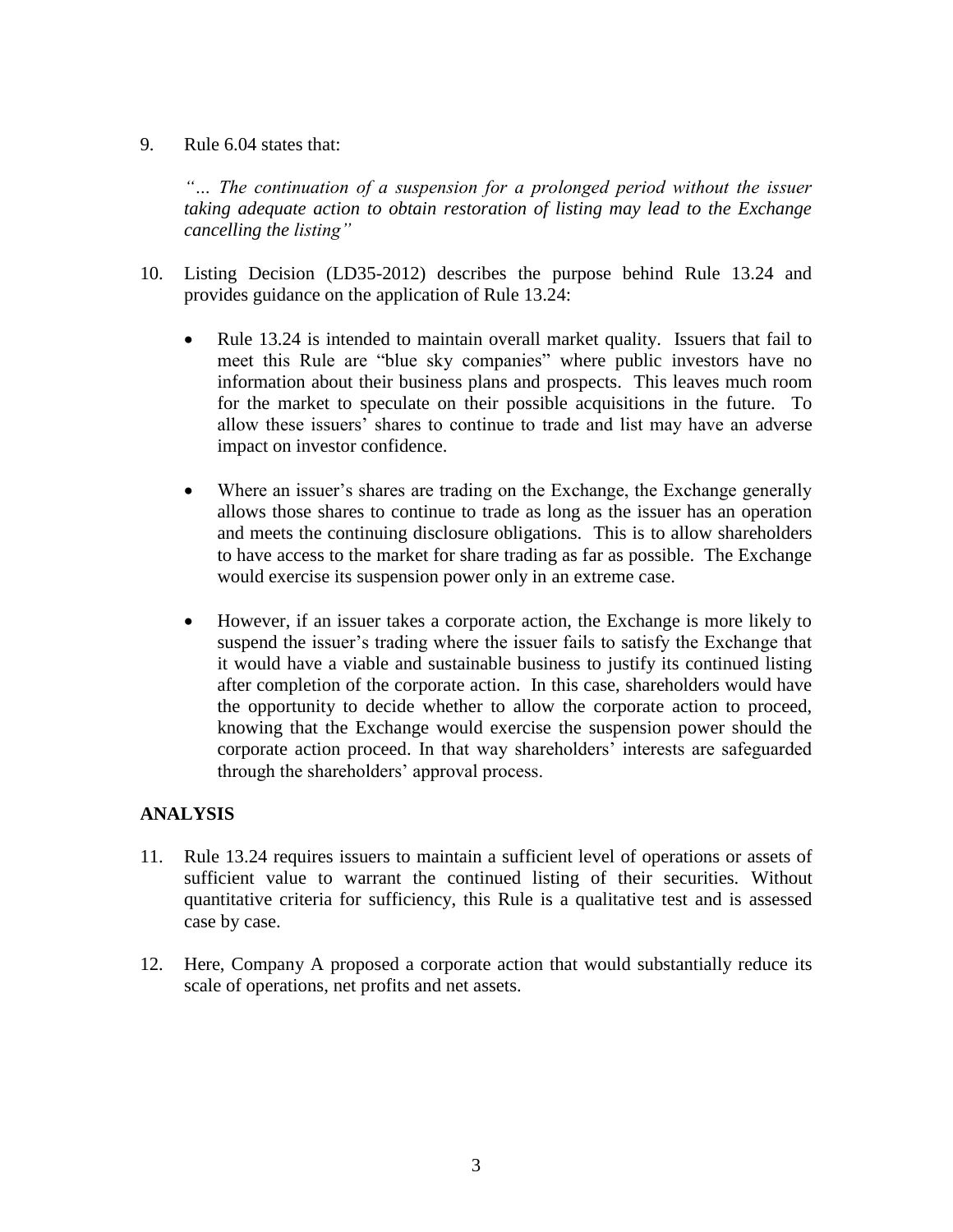- 13. The Exchange considered that Company A would not have sufficient operations or assets to meet Rule 13.24 upon completion of the Disposal because:
	- *(a) Scale of operation of the Remaining Business*
	- The Remaining Business would be the principal business of the Group upon completion of the Disposal.
	- The Exchange noted Company A's submission about the history and scale of operations of the Remaining Business, including its production facilities, the number of employees and the product licenses and trademarks. Despite all these, the revenue and profits of the Remaining Business were minimal. It only recorded revenue of HK\$50 million with a net profit of less than a million in the latest financial year. This result had not yet taken into account Company A's corporate expenses.
	- Company A said it was developing new products and sales network for the Remaining Business. However, it had not provided any credible financial forecasts or budgets to substantiate its future plan. It had not demonstrated a proven ability to expand the Remaining Business.
	- Given the above, the Exchange considered that the scale of the Remaining Business was insufficient to justify a listing.
	- *(b) Assets of the Remaining Business*
	- The Remaining Business had a net asset value of about HK\$50 million only. While Company A also mentioned its ownership of a number of trademarks and licenses and the GMP accreditation relating to the Remaining Business, it had not provided sufficient information to demonstrate their value.
	- The Exchange also noted that the Remaining Business was acquired from a third party a few months before the proposed disposal at less than the fair value of its net assets. The arm's length market price transaction might indicate that the business did not command much or any intrinsic value.
	- In any event, the Exchange considered that the assets (tangible and intangible) of the Remaining Business were insufficient to meet Rule 13.24 because, as mentioned in (a) above, the operations of these assets could not generate sufficient revenue and profits to justify a listing.
	- *(c) Other assets retained by the Group*
	- Other assets retained by the Group would mainly be cash, including the proceeds from the Disposal.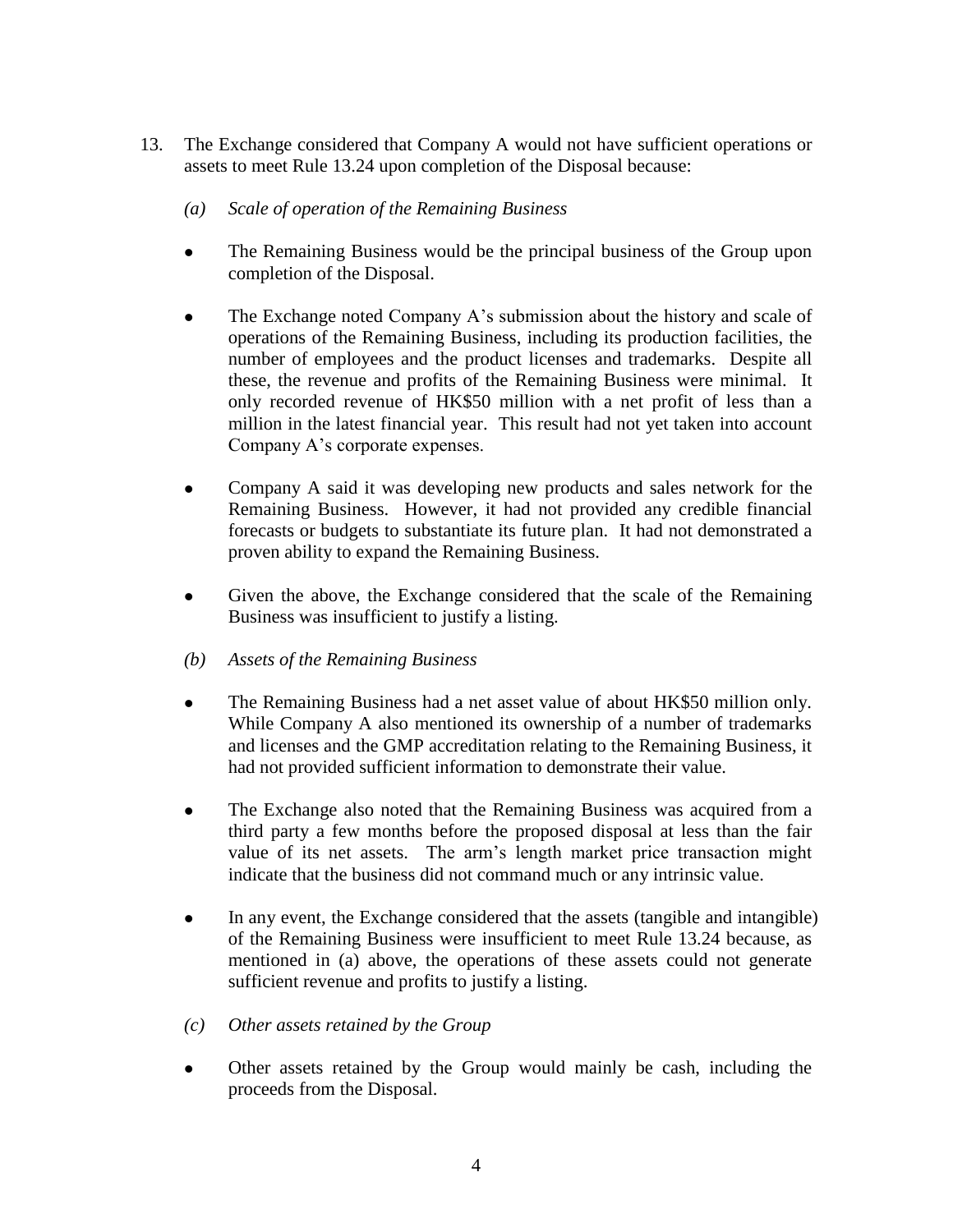- Company A said that the proceeds would be used to reduce the Group's liabilities, and it was seeking new business opportunities to diversify its business scope and might use the cash to acquire other businesses. However, there were no concrete details to demonstrate that the cash retained by the Group would enable it to substantially improve its operations and financial performance after the Disposal.
- 14. Company A also sought to prove its compliance with Rule 13.24 by comparing its revenue, profits and assets with those of other issuers. The Exchange disagreed with Company A because Rule 13.24 is a qualitative test and it is not meaningful to simply compare the revenue, profits and/or assets of different issuers. Each case must be considered on its own merits and with reference to the particular circumstances of the issuer concerned.

### **CONCLUSION**

15. The Exchange considered that Company A would not comply with Rule 13.24 should it proceed with the Disposal.

#### *Notes:*

- *1. The amended Rule 6.01 states that:*
	- *"Listing is always granted subject to the condition that where the Exchange considers it necessary for the protection of the investor or the maintenance of an orderly market, it may at any time direct a trading halt or suspend dealings in any securities or cancel the listing of any securities in such circumstances and subject to such conditions as it thinks fit, whether requested by the issuer or not. The Exchange may also do so where:—*

*…*

*(3) the Exchange considers that the issuer does not carry on a business as required under rule 13.24; or*

*…"*

*The amended Rule 13.24 states that:*

- *"(1) An issuer shall carry out, directly or indirectly, a business with a sufficient level of operations and assets of sufficient value to support its operations to warrant the continued listing of the issuer's securities.*
	- *Note: Rule 13.24(1) is a qualitative test. The Exchange may consider an issuer to have failed to comply with the rule in situations where, for*